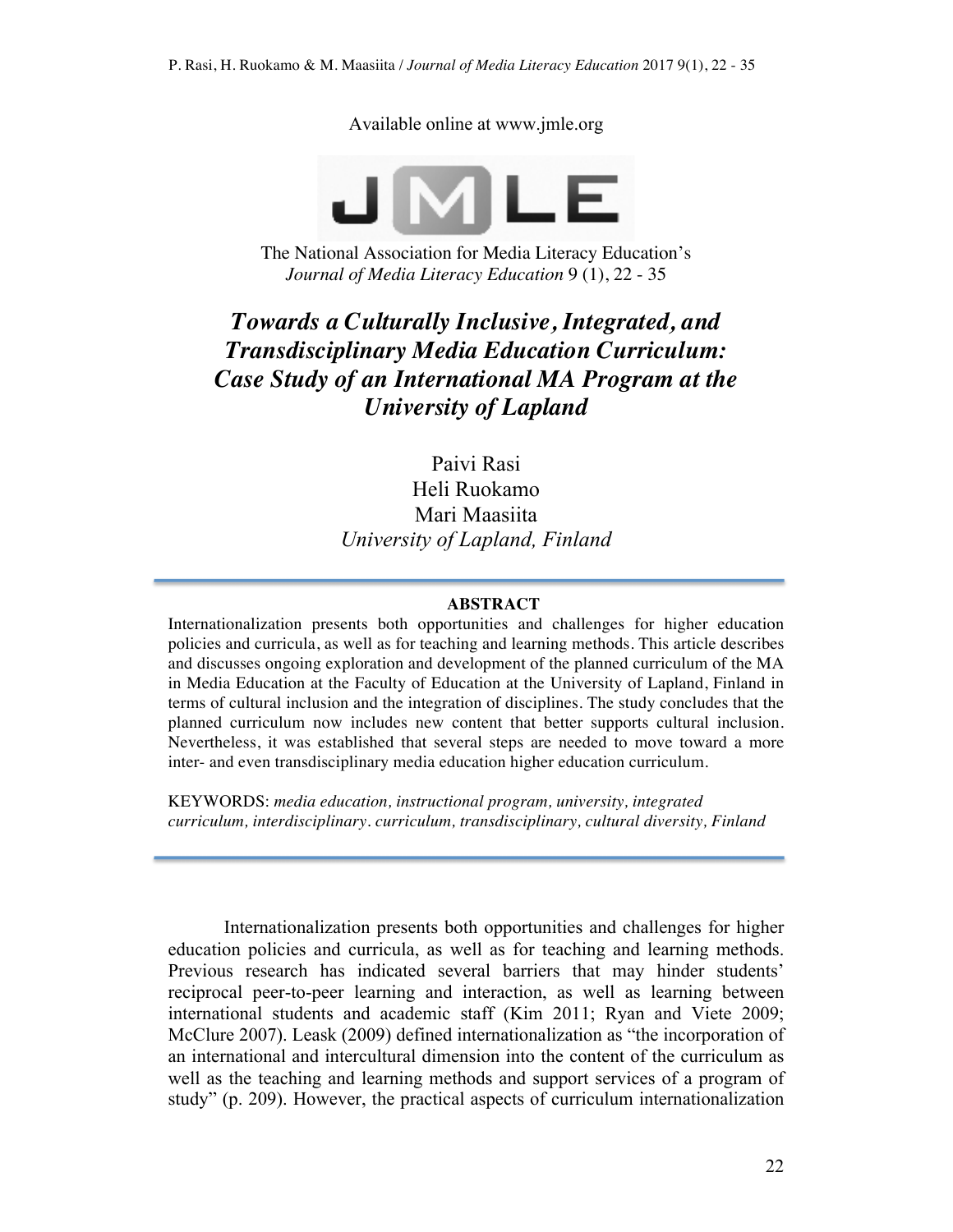have caused confusion, and research on this issue remains relatively scarce (Leask 2013; Clifford 2010).

Another challenge faced by higher education curricula and teaching practices is to support the development of what have typically been framed as "twenty-first century skills" in students. Because of globalization, and the increasing complexity of associated social and environmental problems and labor market changes, there is growing demand for the skills of critical thinking, problem solving, creativity, communication and collaboration (Partnership for 21st Century Skills 2007). These skills needs have typically been addressed through interdisciplinary curricula and interdisciplinary learning, designed to better prepare students to tackle complex problems in interdisciplinary work teams in various fields (Barnard et al. 2013; Pharo et al. 2012). The concept of the integrated curriculum has also been used to describe and discuss multi-, inter-, and transdisciplinary approaches to integrating subjects or disciplines within a curriculum (Drake and Burns 2004).

In the present article, we will discuss ongoing exploration and development of the curriculum of an international media education program: the MA in Media Education (MAME) in the Faculty of Education at the University of Lapland (UoL), Finland. This study examines the *planned curriculum* in terms of cultural inclusion and integration of disciplines, building on a previous case study of the program (Rasi et al. 2015). The previous study examined the 2012–2014 MAME curriculum's level of *cultural inclusion* by asking *How do the planned and experienced curricula respond to and support cultural inclusion?* The term "planned curriculum" referred to the knowledge, goals, and objectives deemed important by the curriculum designers and written into the curriculum; the concept of "experienced curriculum" refers to media education students' experiences of the curriculum (Marsh 2009).

In the present study, we<sup>1</sup> explore the 2015–2016 *planned curriculum* to establish whether it has been successfully redesigned for greater culturally inclusion. Second, we analyze the *planned curriculum* in terms of how it integrates a range of disciplines. Before describing our analysis and its results, we will briefly explain what we mean by a culturally inclusive and integrated media education curriculum in the context of higher education.

# **Cultural Inclusion, Multiculturalism, and Diversity within the Curriculum**

Here, the term "cultural inclusion" is used to refer to the principles of inclusive education, including access and equity for all students and a dynamic process of inclusionary and exclusionary pressures in all learning settings (UNESCO 2012). This concept highlights structural conditions that affect presence, participation, and achievement in various educational institutions, shaped by the curriculum and teaching and learning methods. Previous studies indicate a need to enhance the cultural inclusiveness of curricula and practices, and suggest that cultural diversity is often an underused resource (Guo and Chase 2011; Bond 2003). In the case of international study programs, student diversity

 $<sup>1</sup>$  All three authors currently teach in the MAME program.</sup>

<sup>&</sup>lt;sup>2</sup> The curriculum is partly available online:  $\frac{http://www.ulapland.fi/InEnglish/Units/Centre-for-$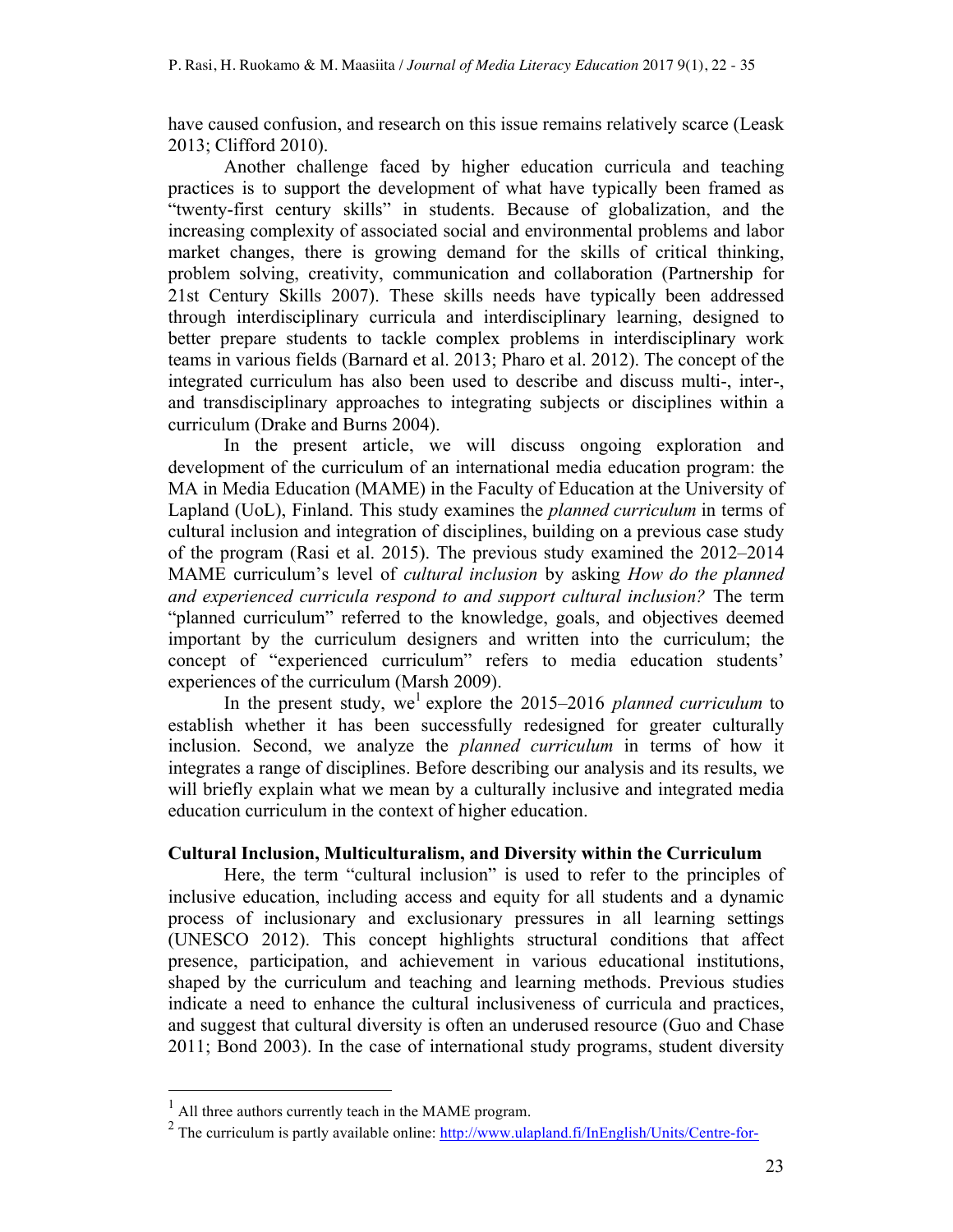should be viewed as enriching the learning environment. Understood as a resource for teaching and learning, cultural diversity offers students and teachers opportunities for more varied and challenging learning experiences, leading to the exchange of ideas and knowledge, and offering new directions for personal and societal development (Wubbels et al. 2008).

Developing a study program that is both truly international and culturally inclusive and diverse is challenging in a globalizing world. As curricula are always culturally determined and shaped by environmental, scientific, economic, and political factors within a given society, many viewpoints and perspectives are inevitably excluded from the curriculum, however relevant these may be in students' native contexts (Kellner 1998). Rather than the more common term "curriculum philosophy," Schiro (2013) uses the concept of "curriculum ideology" to refer to the motives that underlie behavior and articulated beliefs in this case, the planned curriculum—encompassing the collected ideas, visions, myths, doctrines, opinions, worldviews, conceptual frameworks, and belief systems that motivate and inform curriculum designers. Following Schiro (2013), it is important to acknowledge that "educators dealing with curriculum are often not conscious of the major assumptions underlying their actions" (p. 10). As teachers, we understand the role of critical curriculum analysis as a step in better understanding the assumptions that inform our work.

In terms of cultural inclusion, one finding of the previous case study on the MAME program (Rasi et al. 2015) was that some international students experienced a mismatch between the knowledge gained from the MAME program and the application of that knowledge to their present or future life-world. One student was concerned that she might not be able to apply that critical academic knowledge in her country of origin because of the local political system's control of the media. Her experience of returning home with her newly gained knowledge to work as a journalist was somewhat problematic, as she was not free to do what she thought of as "good." Taking such differences in students' life-worlds into account is important in shaping how "international," "multicultural," or "diverse" is to be understood in the context of a curriculum. International programs must therefore be built around recognizing and respecting differences rather than imagining some shared set of values and goals.

### **Integration of Disciplines Within the Curriculum**

Media education is commonly understood to be multidisciplinary in nature, drawing theoretically and methodologically on such fields as the educational sciences, social sciences, humanities, and information sciences (Kupiainen et al. 2008). The multidisciplinary nature of media education is apparent in how media education studies and programs in higher education contexts are coordinated and situated in faculties and schools. For example, in Finland, in the context of this study, media education can be studied as a major in two universities, both offering international master's programs. At the University of Lapland, the master's program is situated in the Faculty of Education, whereas at the University of Tampere, the program is coordinated by the School of Communication, Media and Theatre, in cooperation with the School of Education.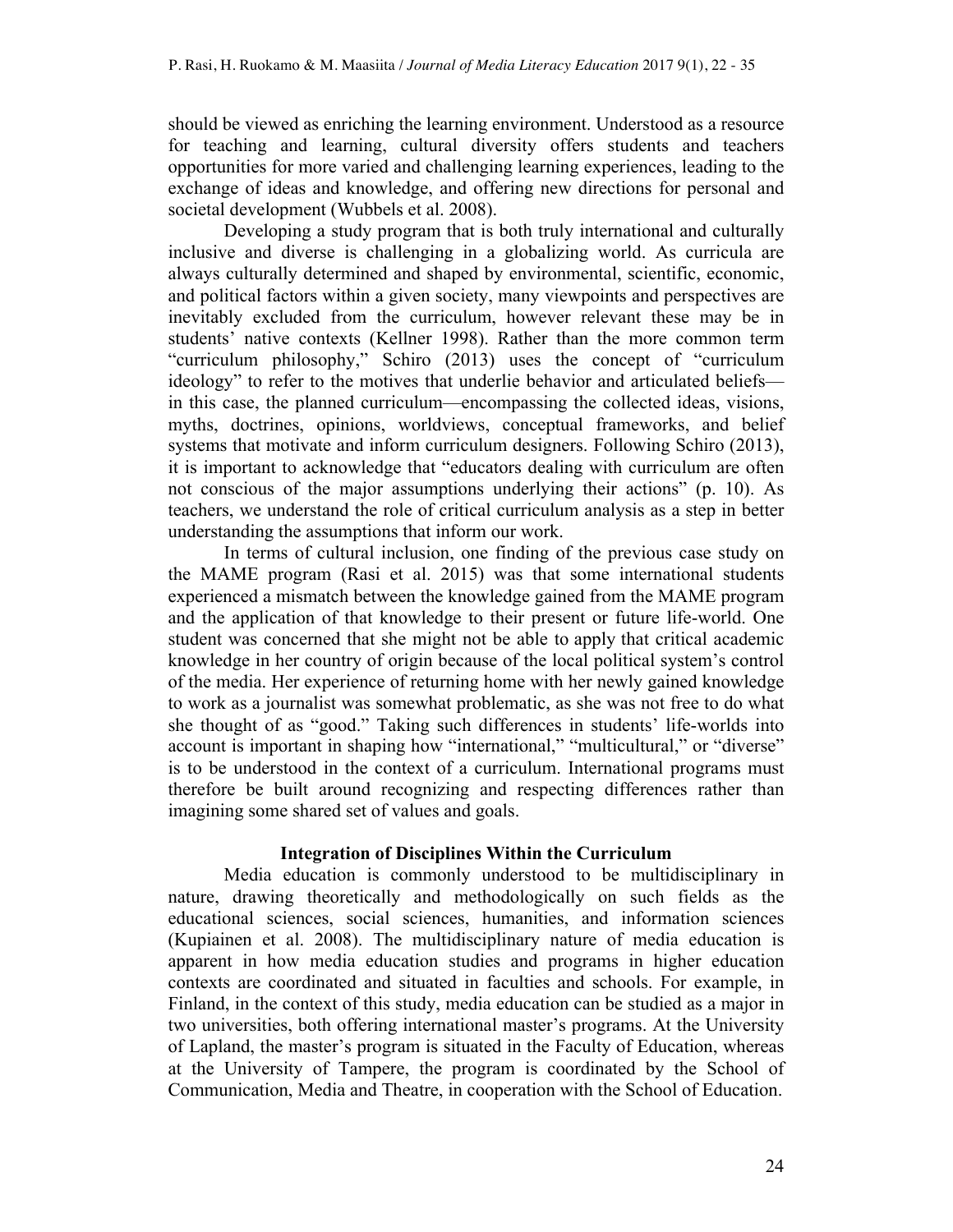It is important to understand what the term *multidisciplinary* actually means. Multidisciplinary research (multi- = combining or crossing many or multiple) combines *parallel*, purposive work in many different disciplines. Multidisciplinary teams do not necessarily work in close collaboration but benefit from each other's perspectives. This may lead to situations in which a research topic is addressed from various angles of observation, without necessarily achieving an integrated or interactive whole. As multidisciplinary team members all represent their own fields of expertise, which they seek to highlight, the whole may not be fully or equitably constituted, leading in turn to biased final results (Ruokamo and Tella 2005). In curriculum terms, multidisciplinary integration of disciplines can mean, for example, organizing the curriculum as well as related teaching and learning methods around a common theme, phenomenon, or problem, which each discipline explores from its own viewpoint rather than interacting with other disciplines (see for example Drake and Burns 2004). Multidisciplinary curricula and teaching approaches do not inevitably entail the synthesis of knowledge and methodologies drawn from various disciplines but may instead incorporate disciplines as non-interactive parallels (see Yang 2009).

In some cases, media education is defined as *interdisciplinary* research, conducted within diverse disciplines such as social sciences, humanities, and the arts (Pekkala et al. 2013). Interdisciplinary research (inter- = between, among, or shared by) makes a point of using the methods and concepts of two or more disciplines and arts in order *to solve problems*, and interdisciplinary teams always comprise experts from several disciplines. Such teams work in close contact and compare their thinking systematically and regularly. Communication between interdisciplinary teams and among their members is characterized by frequent use of tools, methods, and instruments that encourage information sharing (Ruokamo and Tella 2005). In the present context, one way to construct an interdisciplinary curriculum is to bring together the common areas of inquiry within the various disciplines so that interdisciplinary skills and concepts are emphasized while disciplines remain distinct (Drake and Burns 2004). Students can benefit from interdisciplinarity through the integration of knowledge, understanding, methodologies, and perspectives from multiple disciplines (Yang 2009). Pharo et al. (2012) characterized interdisciplinarity as the integration of disciplinary perspectives to produce insights that are more than the summing of disciplinary knowledge. Based on her literature review, Nikitina (2006) argued that a distinction between multi-, inter-, and transdisciplinary is often based on how closely the disciplines *bond in the interaction*; what is produced as a *result* of this bonding is an overarching synthesis of the various disciplinary viewpoints. In terms of curriculum and related teaching practices, one strategy for interdisciplinarity is problem-centering (Nikitina 2006), realized through pedagogical approaches such as problem-based learning, project-based learning, and case-based learning (Savin-Baden 2007; Yang 2009).

Media education is only rarely defined as transdisciplinary in nature. Transdisciplinary research (trans- = across, beyond, through or changing) crosses scientific boundaries to deliberately and purposefully overcome the limitations of multiple disciplines in terms of research methodologies, themes, and the research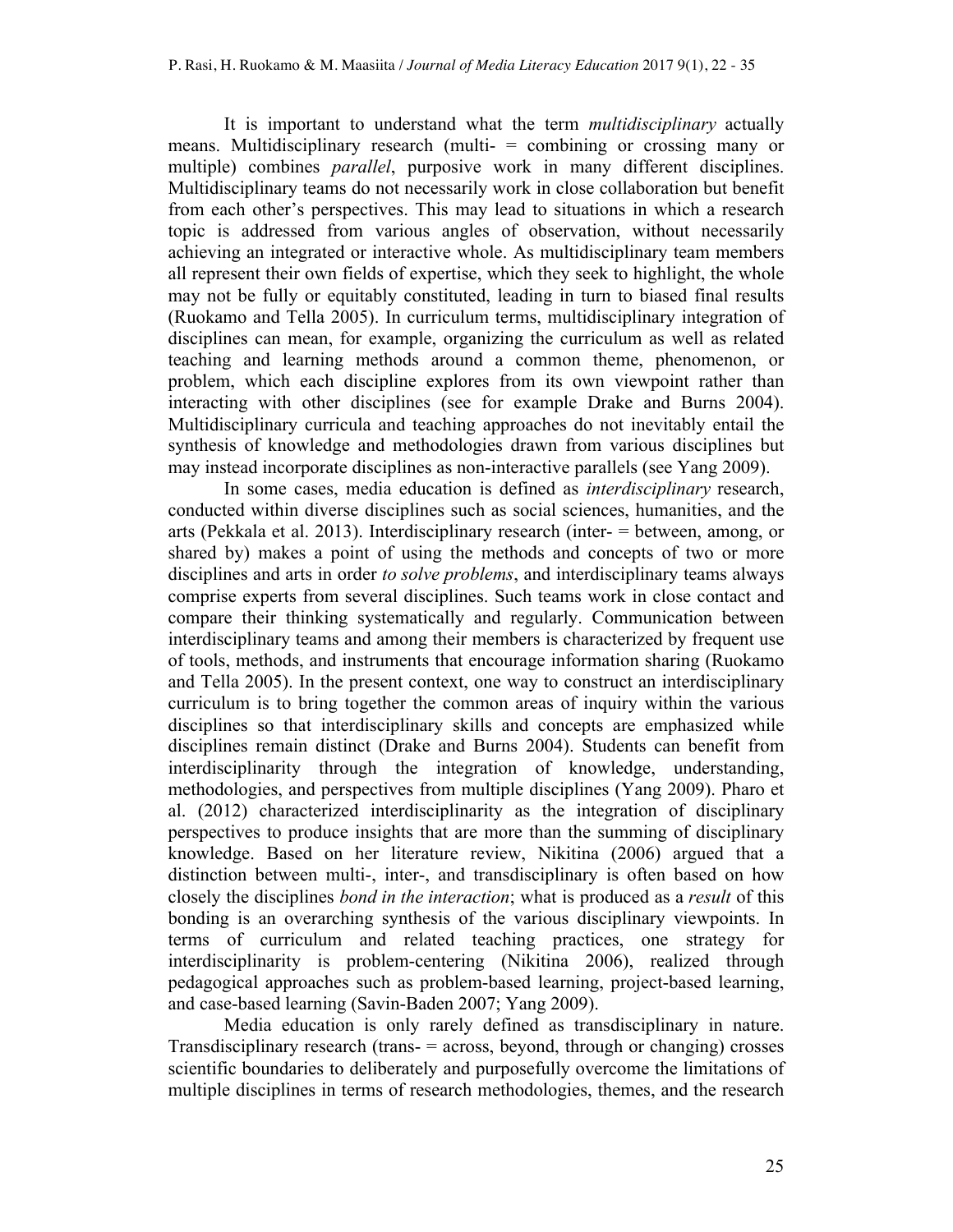teams themselves. In their communication, interaction, and other activities, transdisciplinary teams seek in particular to ensure that the different fields interact synergistically at all times. In transdisciplinary teams, members are more closely interdependent than those of multi- and interdisciplinary teams, who retain more individual autonomy. In transdisciplinary teams, then, individuals must deliberately commit themselves to the aims and goals of the team, helping and supporting each other on an ongoing basis (Ruokamo and Tella 2005). Some researchers understand the transdisciplinary curriculum to be organized around *students'* questions and concerns, promoting the development of students' life skills as they apply interdisciplinary skills in real-life contexts and to problems that are meaningful for them. For example, in project-based learning, students may tackle a local problem based on their interests, curriculum standards, and local resources, and in consequence, the boundaries between disciplines may gradually dissolve (Drake and Burns 2004).

However, in inter- and transdisciplinary programs, students need support in tackling complex issues and problems. For example, Pharo and others (2012) described an interdisciplinary teacher collaboration in which, "rather than leaving it to students to piece together disciplinary responses, eight teaching academics collaborated on the task of exposing students to different types of knowledge in a way that was more than the summing of disciplinary parts" (p. 497). In a similar vein, Chen, Hsu and Wu (2009) underlined the importance of the instructor's role in explicating the interrelationships among concepts in different disciplines to avoid excessive cognitive load.

### **Research Setting, Data and Methodology**

This section will describe the approach taken in addressing the following two research questions: (1) Has the planned MAME curriculum for 2015–2016 been redesigned to become more culturally inclusive, and if so, how? (2) How does the planned 2015–2016 MAME curriculum integrate various disciplines?

The research setting is the University of Lapland (UoL), which is the northernmost university in Finland (and in the European Union). In 2013, it had a population of 4,240 full-time graduate students, 338 postgraduate students, 132 international graduate and postgraduate students, and 268 incoming exchange students; the UoL Internationalization Programme (Lapin yliopisto 2012) set a slightly higher target for the years 2013–2016. The MAME program, which opened in 2010, has an annual intake of 10 international students. Although the medium of instruction at the UoL is generally Finnish, the MAME program is taught through English. The program prepares students for careers as experts in fields such as educational planning, adult education, administration, policymaking and supervision, public communication, project management, and academic research. The teaching staff of the MAME program come from various backgrounds, including education, adult education, journalism and mass communication, and social psychology.

The 120 credits of the MAME curriculum include three courses, each attracting 5 ECTS (European Credit Transfer and Accumulation System) that are mandatory for all students: *Research on Media Education, Internet Use and*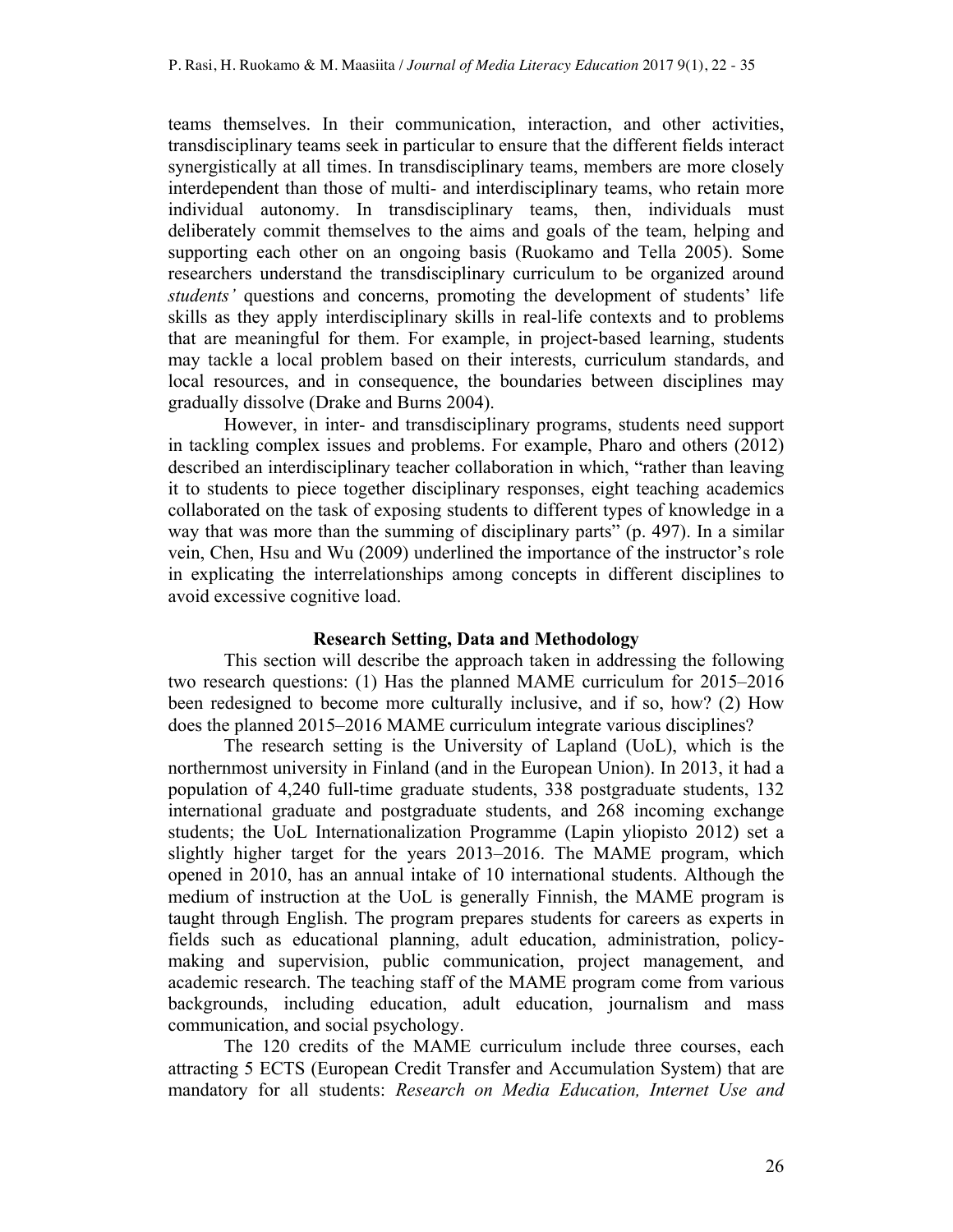*Psychosocial Well-Being*, and *Approaches to Media Culture*. In addition, students are expected to take elective courses or book exams worth 10 ECTS from other courses offered by the Faculty or by the wider University. A three-month practical training period (10 ECTS), comprising training and a reflective essay, is included in the curriculum. In addition, students are expected to take four research methodology courses (20 ECTS). Finally, during their second or third year, students must write their master's thesis (30 ECTS), supported by a research seminar (10 ECTS) that spans the whole academic year. Bridging Studies courses (25 ECTS) are provided for students with no prior knowledge of media education.

The Bridging Studies (25 ECTS) consist of the following courses: *Introduction to Global Media Education* (5 ECTS), *Theoretical Approaches to Media Use and Psychosocial Well-Being* (5 ECTS), *Critical Media Analysis* (5 ECTS), *Media Educator in Working Life* (5 ECTS) and *Pedagogical Models for Educational Use of ICTs* (5 ECTS). In practice, most of the international students take the Bridging Studies courses, as media education bachelor studies are offered in only a few universities (either in Finland or internationally).

For our study of the planned curriculum (Marsh 2009), we collected data based on the MAME program curriculum for the years 2015–2016. Curriculum documents were analyzed using qualitative content analysis, taking into account how the course content, learning objectives, teaching and learning methods and resources respond to and support cultural inclusion, with regard to the various cultural backgrounds of students and integration of the various disciplines.

## **Results**

## *Cultural Inclusion in the MAME Curriculum*

The previous study (of the planned MAME curriculum for the years 2012– 2014) identified structural conditions that negatively affected cultural inclusion and suggested how the curriculum might be redesigned and refined (Rasi et al. 2015). First, instead of meeting the ideals of cultural inclusion and openness, the prescribed texts and books interpreted "international" mainly in terms of Englishlanguage texts and Anglo-American culture in general. The analysis indicated that the curriculum did not sufficiently provide for learning about media education from a domestic (in this case, Finnish) perspective. The prescribed books and other texts play an important role in forming the program's cultural context. From the point of view of cultural diversity, it is essential that the curriculum emphasizes contributions by people from various cultures (Nelson Laird 2011). The cultural diversity of the planned curriculum can be evaluated in terms of the books and texts proposed as study material.

Second, while intercultural interaction was written into the planned curriculum in the form of collaborative teaching and learning methods described as "reciprocal teaching," "collaborative learning," "case-based teaching," and "reflective collaborative seminars," the *experienced* curriculum indicated that students' intercultural interaction with peers, experts and other stakeholders remained a somewhat unused asset. The previous study also identified challenges related to the three-month practical training period. International students reported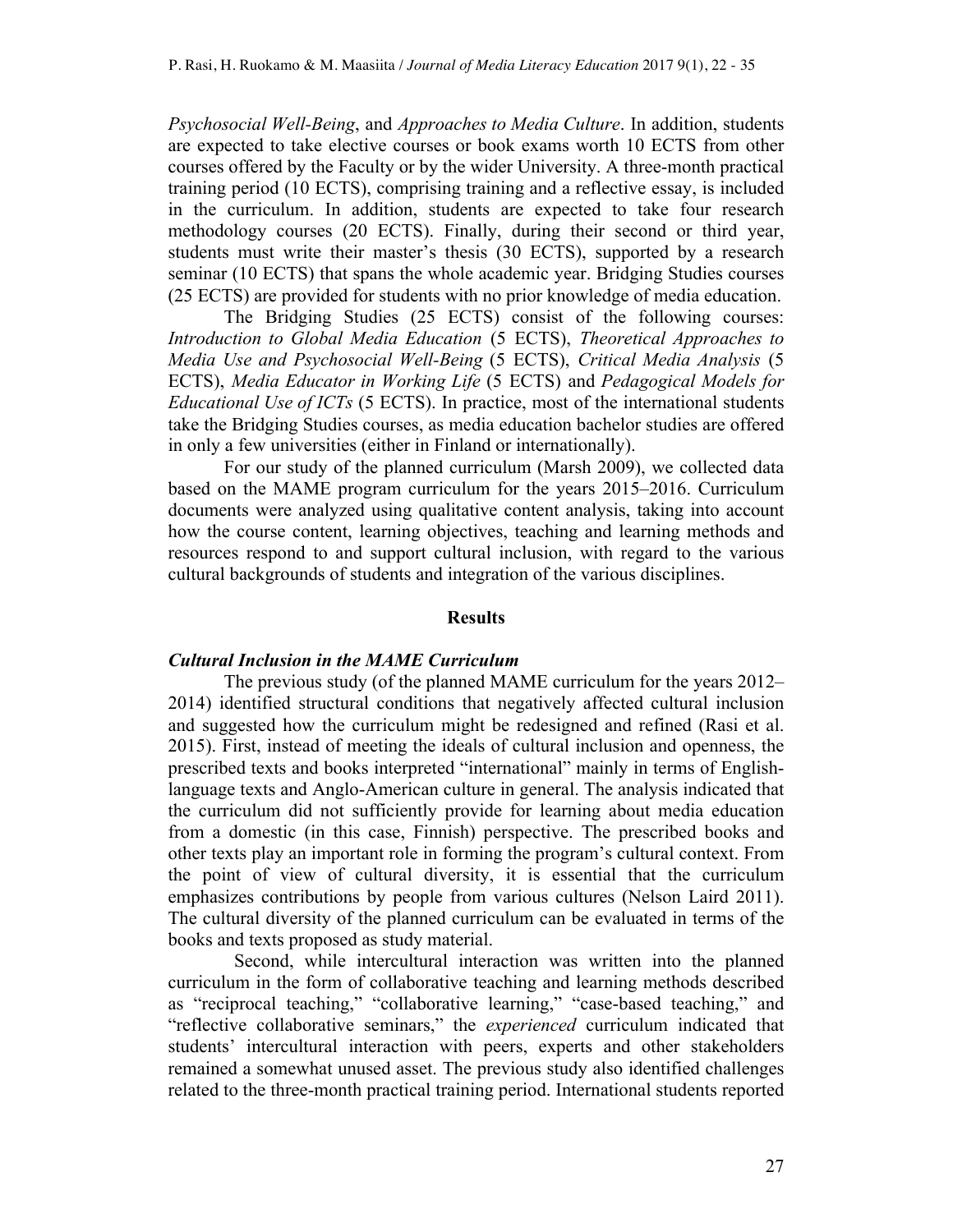difficulties in finding internships in domestic businesses and organizations because of their insufficient Finnish language skills or because media education is not yet a well-established field outside academia (Rasi et al. 2015). These issues are especially alarming, as many international students hope to stay in Finland and to integrate into Finnish working-life after graduating but face challenges because of their lack of knowledge about the requirements and standards of Finnish working life.

To address the aforementioned challenges related to cultural inclusion, two new courses were designed into the 2015–2016 curriculum: *Introduction to Global Media Education* (5 ECTS) and *Media Educator in Working Life* (5 ECTS). The curriculum states that the goal of the *Introduction to Global Media Education* is for students to "get acquainted with theories and practices of media education in different cultural contexts." To balance the bias toward books written by scholars from US and UK institutions in the previous curriculum (Rasi et al. 2015), readings and web resources from Finnish media education institutions, Nordic academic institutions, along with one web resource published by UNESCO are included in the new 2015–2016 curriculum. However, the teachers of both of these courses (as well as the MAME program) are all Finnish, and there are no contributions by teachers from other cultural contexts.

Looking at the lists of proposed supplementary literature in the MAME curriculum, twelve books or book chapters, four articles and six web-based resources were listed in the curriculum. In addition, students could choose an optional book exam related to their own master's thesis research. This element listed three optional sets of books and scientific journals, as shown on Table 1), from which the students can choose one set to study independently for the exam. Within these options, twelve scientific journals and nine books were listed in total; the visible bias toward books written by scholars from US and UK institutions indicated by previous research into the MAME curriculum (Rasi et al. 2015) was still evident. However, it should also be noted that the content within these books and journals was more diverse than could be judged from the publisher, and several books included authors from non-Anglo American societies. Some also included articles dealing with ethnic, racial, and gendered diversity in Western societies, and some others concentrated on cultural contexts beyond Europe and the United States.

At least in principle, a practical training period makes it possible to integrate international students into the Finnish labor market, and to this end, a new course, entitled *Media Educator in Working Life* (5 ECTS) was designed. The curriculum states that on completing the course, the student "knows the working field of media educators in Finland and internationally," "understands her/his professional role in working life and is able to reflect his/her professional knowledge, skills and capacities as media educator," and "is able to plan and orientate one's own studies towards the needs of working-life." To familiarize students with working practices, the course is implemented in close cooperation with local media educators, whom students meet and interview, as well as visiting media education institutions.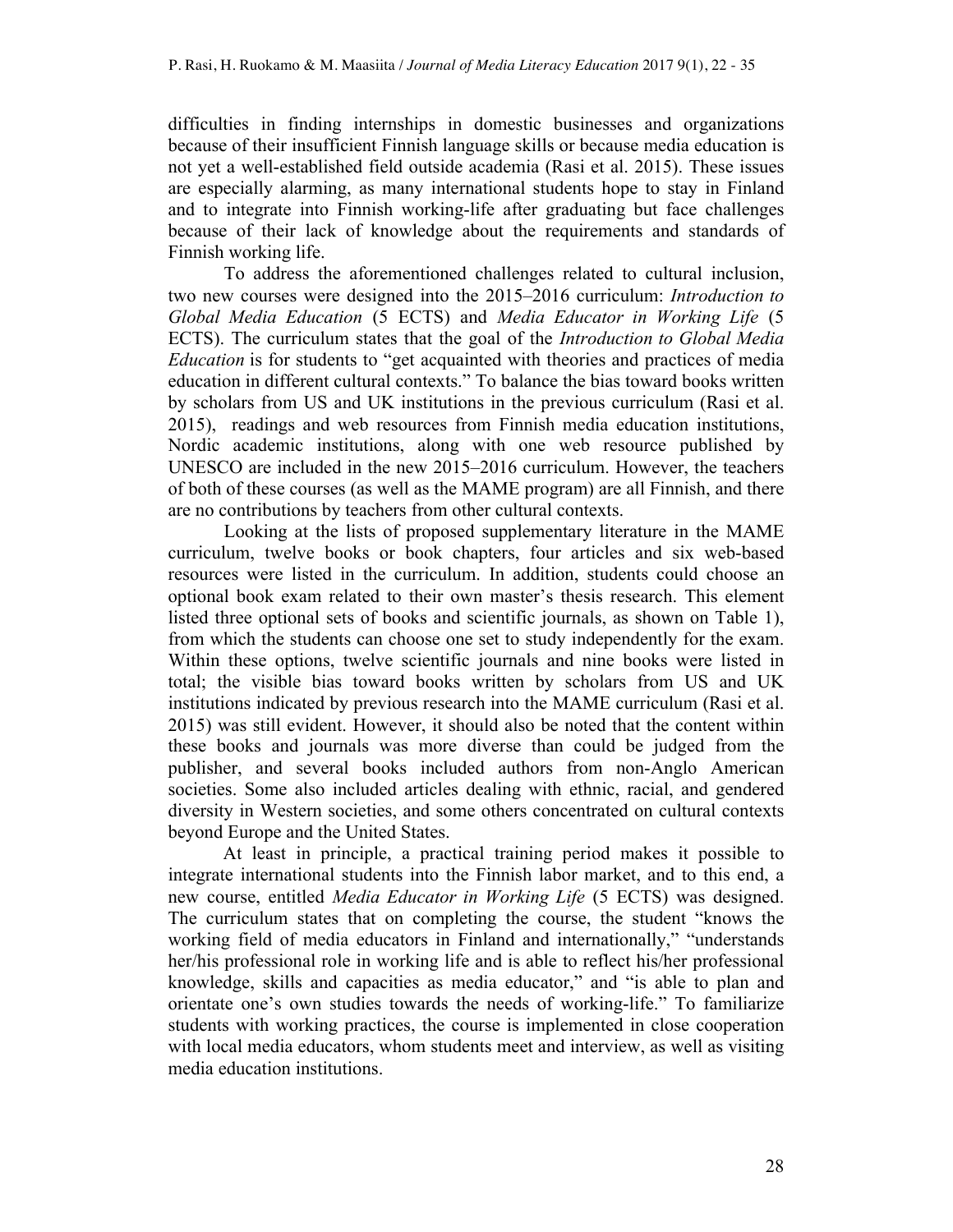| Table 1                                                                          |  |
|----------------------------------------------------------------------------------|--|
| Examples of the thematic media education literature in MAME program's curriculum |  |

| <b>Theme</b>                                       | Literature                                                                                                                                                                                                                                                                                                                                                                                                                                                                                                                                                                                                                                                                                                                                                                                                                                                                                                                                                                                                                                                                                                                                                                                                                                                                   |  |
|----------------------------------------------------|------------------------------------------------------------------------------------------------------------------------------------------------------------------------------------------------------------------------------------------------------------------------------------------------------------------------------------------------------------------------------------------------------------------------------------------------------------------------------------------------------------------------------------------------------------------------------------------------------------------------------------------------------------------------------------------------------------------------------------------------------------------------------------------------------------------------------------------------------------------------------------------------------------------------------------------------------------------------------------------------------------------------------------------------------------------------------------------------------------------------------------------------------------------------------------------------------------------------------------------------------------------------------|--|
| <b>Media in Teaching and Learning</b>              | Australasian Journal of Educational Technology<br>$\bullet$<br><b>Educational Researcher</b><br>$\bullet$<br>Educational Technology & Society<br>Seminar.net - International Journal of Media, Technology and Lifelong Learning<br>$\bullet$                                                                                                                                                                                                                                                                                                                                                                                                                                                                                                                                                                                                                                                                                                                                                                                                                                                                                                                                                                                                                                 |  |
| <b>Media in Society</b>                            | Everett, A. 2008. Youth and digital media. The John D. and Catherine T. MacArthur Foundation<br>$\bullet$<br>Series on Digital Media and Learning. Cambridge, MA: The MIT Press.<br>Gillespie, M. 2005. Media audiences. Maidenhead: Open University Press.<br>$\bullet$<br>McMillin, D.C. 2007. International media studies. Malden (Mass.): Blackwell.<br>$\bullet$<br>McPherson, T. (Ed.) 2008. Digital youth, innovation, and the unexpected. The John D. and Catherine<br>$\bullet$<br>T. MacArthur Foundation Series on Digital Media and Learning. Cambridge, MA: The MIT Press.<br>McRobbie, A. 2009. The aftermath of feminism, gender, culture, and social change. London: Sage.<br>$\bullet$<br>Olsson, T. & Dahlgren 2010. Young people, ICTs and democracy. Gothenbourg: Nordicom.<br>$\bullet$<br>Salen, K. (Ed.) 2008. The ecology of games: Connecting youth, games, and learning. The John D.<br>and Catherine T. MacArthur Foundation Series on Digital Media and Learning. Cambridge, MA: The<br>MIT Press.<br>Stokes, J. 2003. How to do media & cultural studies. London: Sage.<br>$\bullet$<br>Tufte, T., Wildermuth, N., Hansen-Skovmoes, A-S. & Mitullah, W. 2013. Speaking up and talking<br>$\bullet$<br>back? University of Gothenburg: Nordicom. |  |
| <b>Media and Psychosocial</b><br><b>Well-Being</b> | Computers in Human Behavior<br>$\bullet$<br>New Media & Society<br>$\bullet$<br>Journal of Computer-Mediated Communication<br>$\bullet$<br>Cyberpsychology: Journal of Psychosocial Research on Cyberspace<br>$\bullet$<br>International Journal of Human-Computer Studies<br>$\bullet$<br>Journal of Social and Personal Relationships<br>$\bullet$<br>Journal of Youth and Adolescence                                                                                                                                                                                                                                                                                                                                                                                                                                                                                                                                                                                                                                                                                                                                                                                                                                                                                     |  |

## **Integration of Disciplines in the MAME Program**

The disciplinary orientations within the MAME program are apparent in the three themes that the curriculum builds on.<sup>2</sup> These multidisciplinary themes relate to the scientific backgrounds of the teaching staff, who plan the curriculum collaboratively with the aim of providing students with various disciplinary viewpoints. These themes also reflect the understanding of the scope and aims of media education shared by the curriculum designers—that is, as a field of science that seeks a deeper understanding of the meanings of media in teaching and learning, in civic society and empowerment, and in the well-being of individuals and communities. The first theme, *Media in Teaching and Learning*, is most clearly connected to education, and is taught by staff with PhDs in educational sciences (education, adult education, media education). The second theme, *Media in Society*, relates to social sciences, and is taught by a member of staff with a PhD in social sciences (journalism and mass communication). The third and final theme, *Media and Psychosocial Well-Being*, relates to the disciplines of social

<sup>&</sup>lt;sup>2</sup> The curriculum is partly available online:  $\frac{http://www.ulapland.fi/InEnglish/Units/Centre-for-$ Media-Pedagogy/Studying/MA-in-Media-Education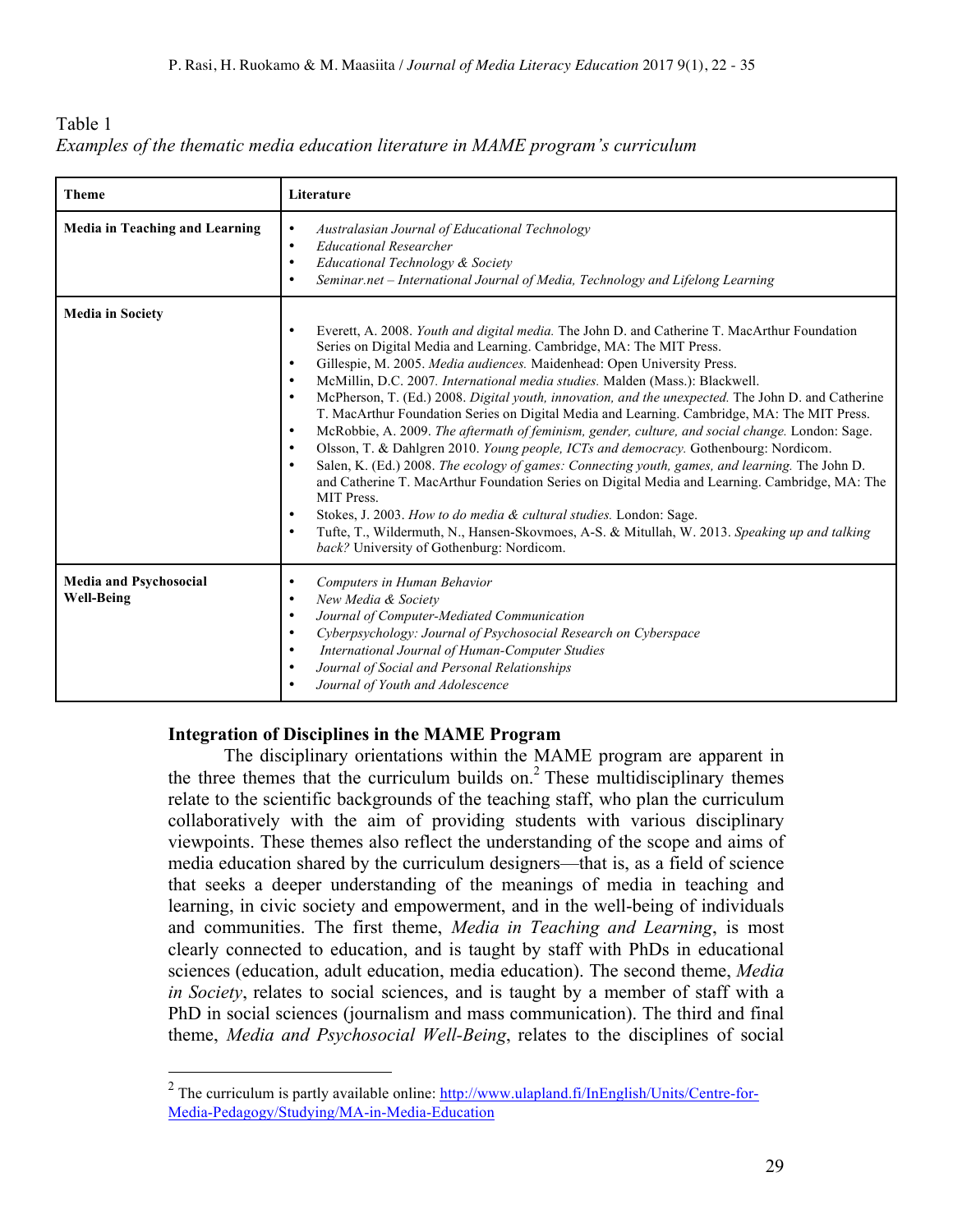psychology and psychology, and is taught by a member of staff who is currently finishing her PhD in social sciences (social psychology). Theme descriptions and the examples of courses offered within each theme are provided in Table 2.

# Table 2

# *Themes, courses, and main disciplinary emphases within the MAME curriculum*

| <b>Theme</b>                                                                                                                                                                                                                                                                                                                                                                                                                                                                                                                                                                                                                                                                                                                                                                                                                                                                                                                                  | Description of the theme                                                                                                                                                                                                                                                                                                                                                                                                                                                                                                                                                                                                                                                                                                                                                                                                                                                                  | <b>Courses offered</b>                                                                                                                                                     | <b>Main disciplinary</b><br>emphasis                                               |
|-----------------------------------------------------------------------------------------------------------------------------------------------------------------------------------------------------------------------------------------------------------------------------------------------------------------------------------------------------------------------------------------------------------------------------------------------------------------------------------------------------------------------------------------------------------------------------------------------------------------------------------------------------------------------------------------------------------------------------------------------------------------------------------------------------------------------------------------------------------------------------------------------------------------------------------------------|-------------------------------------------------------------------------------------------------------------------------------------------------------------------------------------------------------------------------------------------------------------------------------------------------------------------------------------------------------------------------------------------------------------------------------------------------------------------------------------------------------------------------------------------------------------------------------------------------------------------------------------------------------------------------------------------------------------------------------------------------------------------------------------------------------------------------------------------------------------------------------------------|----------------------------------------------------------------------------------------------------------------------------------------------------------------------------|------------------------------------------------------------------------------------|
| Media in Teaching and<br>Learning                                                                                                                                                                                                                                                                                                                                                                                                                                                                                                                                                                                                                                                                                                                                                                                                                                                                                                             | In this theme students get acquainted with how media as<br>well as information and communication technology (ICT)<br>can be utilised in teaching and learning processes. This is<br>done from the viewpoints of learning theory,<br>constructivism, and society and culture. The students<br>examine the use of media and ICT in different formal and<br>informal learning environment contexts through<br>production, reception, and critical observation. The goal<br>is that the students are able to utilise media and ICT in a<br>pedagogically appropriate manner. They also are familiar<br>with a variety of pedagogical models and methods for<br>using ICT in teaching and learning. The students also<br>learn methods for online guidance and tutoring. They will<br>familiarise themselves with multidisciplinary media<br>education research and can analyse it critically. | Pedagogical Models in<br>Educational Use of<br>Information and<br>Communication<br>Technologies<br>Media Education<br>Literature: Media in<br>Teaching and Learning        | <b>Educational</b> sciences<br>(education, adult<br>education, media<br>education) |
| <b>Media in Society</b>                                                                                                                                                                                                                                                                                                                                                                                                                                                                                                                                                                                                                                                                                                                                                                                                                                                                                                                       | In this theme students get acquainted with the role of<br>media in society and the historical and philosophical<br>foundations of critical media education. This is done<br>through the viewpoints of media and cultural studies,<br>sociology, philosophy, and critical media education. The<br>students examine the mediatization of society and the role<br>of media in the society's political, economic, cultural, and<br>gendered structures. The goal is that the students<br>understand the role of media in society and are familiar<br>with theories explaining empowerment, control, and<br>influence of media. Students are also able to search, read,<br>and critically analyse research literature dealing with the<br>role of media in society and the principles of critical<br>media education.                                                                          | Critical Media Analysis<br>Approaches to Media<br>Culture<br>Media Education<br>Literature: Media in<br>Society                                                            | Social sciences<br>(media and cultural<br>studies, sociology)                      |
| Media and Psychosocial<br>In this theme students get acquainted with the roles of<br><b>Well-Being</b><br>media in the psychosocial well-being of individuals and<br>communities. This is done through the viewpoints of<br>social psychology and psychology. The roles of media in<br>the psychosocial well-being of people of all ages are<br>examined especially from the viewpoints of emotional<br>and cognitive processes, behaviour, identity, social<br>relations, and communality. The goal is that students are<br>familiar with theories explaining psychosocial well-being<br>and media effects, and understand the interactive and<br>culturally shaped nature of the relationships of<br>individuals and communities with media. In addition, the<br>goal is that students are able to search, read, interpret, and<br>critically analyse research publications dealing with the<br>topic of media and psychosocial well-being. |                                                                                                                                                                                                                                                                                                                                                                                                                                                                                                                                                                                                                                                                                                                                                                                                                                                                                           | Theoretical Approaches<br>to Media Use and<br>Psychosocial Well-Being<br>Internet Use and<br>Psychosocial Well-Being<br>Media Education<br>Literature: Media in<br>Society | Social sciences (social<br>psychology, psychology)                                 |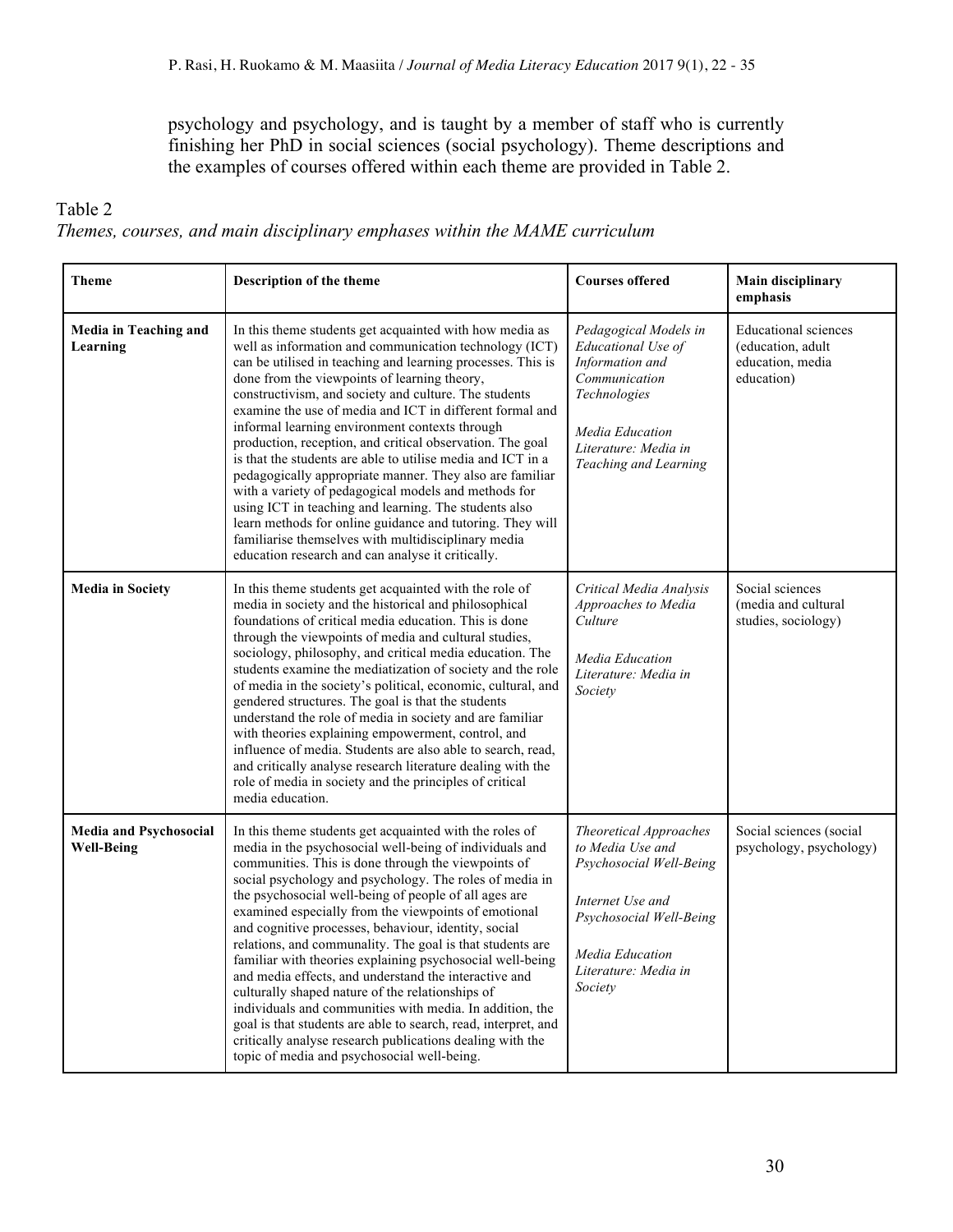The planned MAME curriculum for 2015–2016 is *multidisciplinary* in the sense that the separate courses, each instructed by a single teacher, explore their overarching theme mainly from the viewpoint of the scientific field that the course instructor specializes in (Drake and Burns 2004). Within that scientific field, the instructor may of course be integrating viewpoints from several disciplines, but the curriculum as such does not provide evidence of this integration. To assess the multi-, inter-, or transdisciplinary nature of students' *learning experiences*—that is, the experienced curriculum (Marsh 2009)—we must look to other kinds of research data. Whether the courses listed in Table 2 afford opportunities for *interdisciplinary* and *transdisciplinary learning* depends, among other things, on teaching and learning methods, the research orientation of the instructors, and the scientific backgrounds of the students. As MAME program students come from different disciplines, their work with the teaching staff and within their own student teams is both challenging and enriching.

How does the *planned curriculum* address  $21^{st}$  century skills (Partnership for  $21<sup>st</sup>$  Century Skills 2007) in students? Looking at the three mandatory courses, *critical thinking, communication and collaboration* are written into the curriculum through teaching and learning methods in which students' role is to analyze and discuss scientific literature and real-life cases (Table 3). However, students' *problem-solving skills* and *creativity* are not explicitly addressed in the planned curriculum. Problem-centering (Nikitina 2006) and pedagogical approaches such as problem-based learning and project-based learning (see for example Savin-Baden 2007; Yang 2009) are not written into the curriculum with the exception of one course that draws on case-based teaching. Within the Bridging Studies (25 ECTs), two course descriptions explicitly address  $21<sup>st</sup>$  century skills, as the descriptions (Table 3) state that the courses aim at developing students' skills in critical media analysis and practical application of theoretically grounded pedagogical models.

From the viewpoint of curriculum and staff development and student learning, interdisciplinary teacher collaboration has yielded promising results in higher education contexts (Pharo et al. 2012). The MAME curriculum for 2015– 2016 includes two introductory courses (*Introduction to Global Media Education* and *Introduction to Media Education*) that are co-taught by teachers from several disciplines. However, these teachers are not engaged in simultaneous co-teaching or dialogue with each other while teaching but rather take turns in running lectures and workshops for students. Help for students in understanding, integrating, or synthesizing the various disciplinary viewpoints, concepts, and methods (Pharo et al. 2012; Yang 2009) is not purposefully written into the curriculum. For example, simultaneous and dialogic co-teaching practices or learning assignments aimed at integrating educational sciences and social sciences are missing from the curriculum, and students must make connections and integrate disciplinary views independently. In these circumstances, it seems likely that the course content as a whole may be less easily constructed and integrated in students' minds (Chen et al. 2009).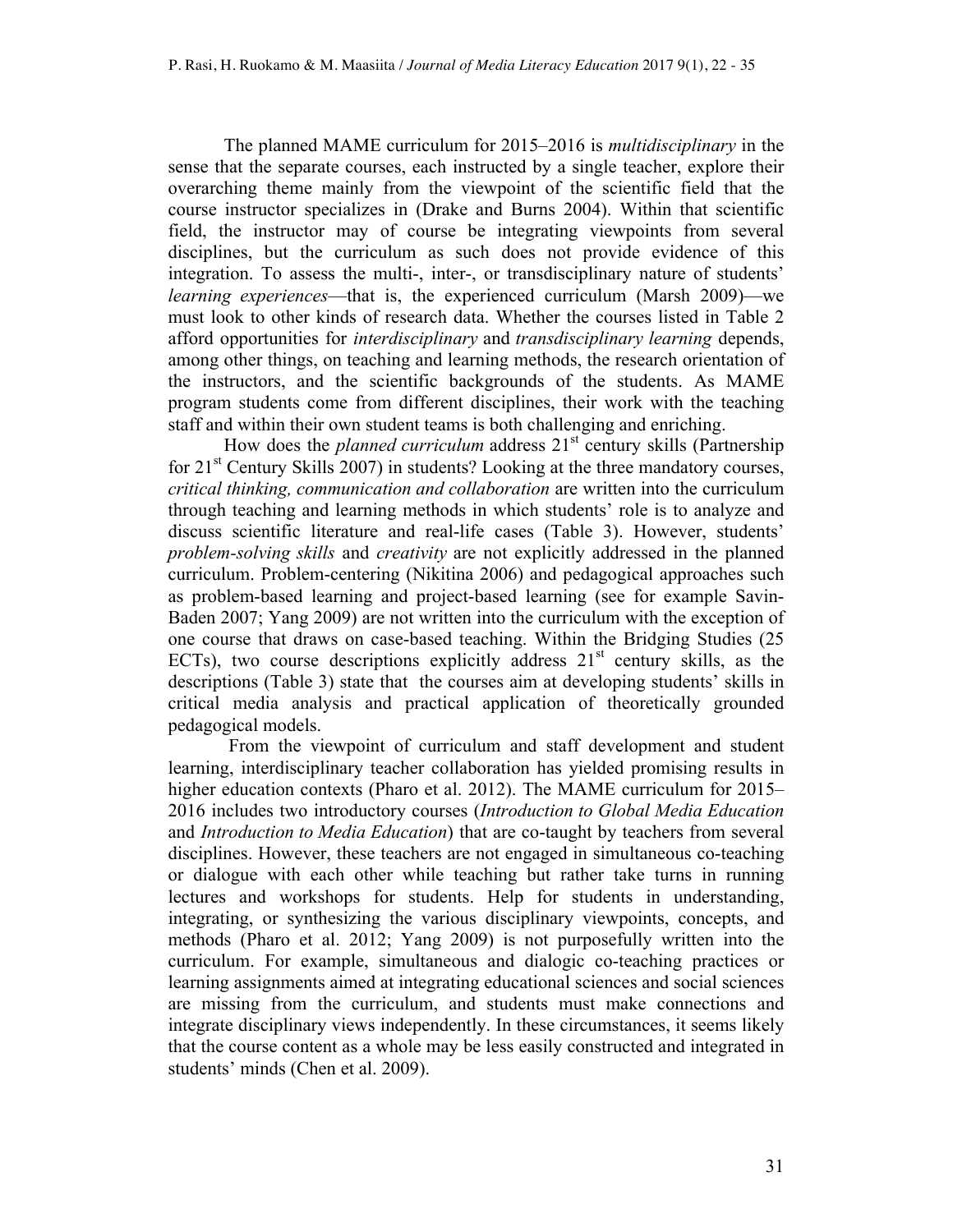| Table 3 |                                                                                                 |  |  |  |
|---------|-------------------------------------------------------------------------------------------------|--|--|--|
|         | Examples of how course descriptions within the MAME curriculum address $21^{st}$ century skills |  |  |  |

|                                      | <b>Course offerings</b>                                       | Description of teaching and learning methods addressing 21 <sup>st</sup> century skills                                                                                                                                                                                                                                                                          |
|--------------------------------------|---------------------------------------------------------------|------------------------------------------------------------------------------------------------------------------------------------------------------------------------------------------------------------------------------------------------------------------------------------------------------------------------------------------------------------------|
| Mandatory courses (15)<br>ECTs)      | Research on Media Education<br>(5 ECTs)                       | Students read and analyze Doctoral Theses and reviewed journal articles that are<br>within the field of media education.                                                                                                                                                                                                                                         |
|                                      | Internet Use and<br>Psychosocial Well-Being<br>(5 ECTs)       | Students will construct, read and discuss real-life cases relating to the course<br>topics in small groups. The course draws on case-based teaching and includes<br>lectures, and students' case presentations and discussions.                                                                                                                                  |
|                                      | Approaches to Media Culture<br>(5 ECTs)                       | The course focuses on research traditions examining media structures, media<br>influences, media psychology, media and democracy, audience, popular and<br>visual culture, gender and new media. The lectures are interactive by their nature<br>and require participation in the discussion as well as in the exercises to be<br>performed during the lectures. |
| <b>Bridging Studies</b><br>(25 ECTs) | Critical Media Analysis<br>(5 ECTs)                           | Through lectures, course readings and exercises course aims at developing<br>students' skills in critical media analysis. The course provides the students with<br>different theoretical, methodological and conceptual tools in exercising critical<br>analysis of media texts, production, consumption and reception.                                          |
|                                      | Pedagogical Models for<br>Educational Use of ICTs<br>(5 ECTs) | Students familiarize themselves with research-based and theoretically well-<br>grounded pedagogical models and plan how to use them in practice.                                                                                                                                                                                                                 |

As well as teaching and learning methods, another key affordance for inter- and transdisciplinary curricula is a practical training period for students. Previous research has indicated a change in some higher education students' perceptions of interdisciplinary curriculum content over time, as students nearing graduation have reported a greater appreciation of interdisciplinary education in preparing them for the world of work after completing their practical training/placement (Barnard et al. 2013). Such a practical training period clearly offers students opportunities to reflect on complex issues, problems, and phenomena from multiple disciplinary viewpoints, and to integrate and synthesize these viewpoints. However, these opportunities must be designed and written into the curriculum in the form of, for example, interdisciplinary learning assignments and teacher collaborations.

Transdisciplinarity represents a challenge for the MAME curriculum. The interactivity and integration of various disciplines is best fulfilled through communal and shared interaction. As mentioned earlier, this would require staff to engage in simultaneous co-teaching and facilitating, as for instance in research seminars and supervision of practical training. Transdisciplinary teams also commonly include experts from neighboring fields of science or domains of knowledge, which is likely to lead to a sharing of roles that differs somewhat from interdisciplinary teams. This is something we would hope to achieve in planning and implementing our forthcoming media education curriculum for 2017–2019.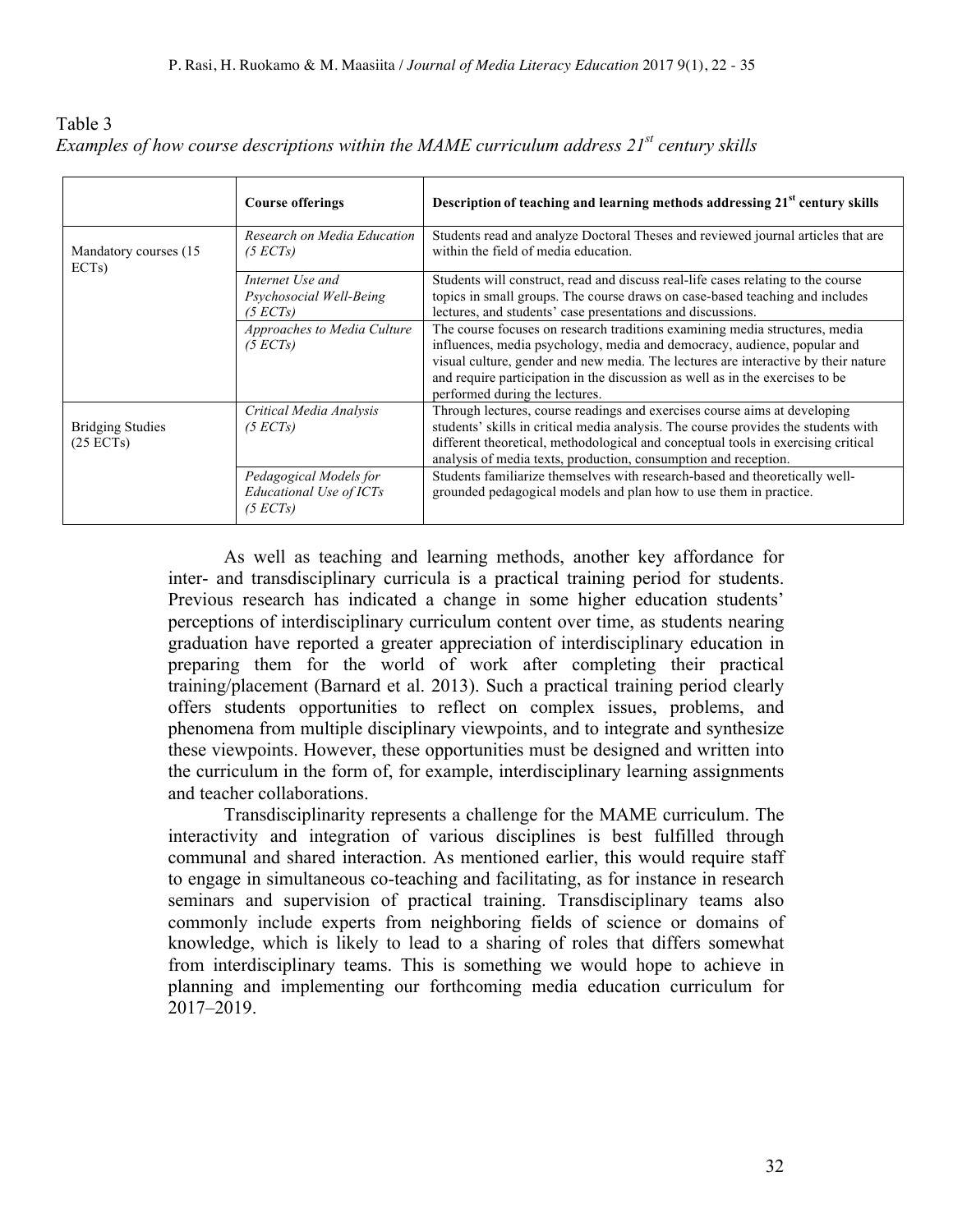## **Conclusion**

From our preliminary analysis of the planned curriculum, it is clear that while we may have succeeded in designing a multi- and interdisciplinary curriculum, we need to take several further steps to arrive at a more *interdisciplinary* or *transdisciplinary* higher education curriculum for media education. There is also a need to better involve students in the process of curriculum development, as previous research indicates that students' learning experiences and their interest in interdisciplinary study are influenced by their involvement in that process (Chen et al. 2009). Our next steps in this regard will be to design curriculum content, interdisciplinary teacher collaborations and teaching methods that support the *interaction*, *integration* and *synthesis* of the multiple educational and social sciences encompassed by the MAME curriculum.

Developing a study program that is both truly international and culturally inclusive is challenging. Internationalization of the curriculum content and teaching and learning methods (Leask 2009) entails promoting cultural inclusion and the integration of disciplines, since in a globalizing world, students need to tackle complex issues and problems. The best way to co-construct our knowledge, in close collaboration with each other and our students, would be to co-teach and solve complex problems together. Presently, students' *problem-solving skills* and *creativity* are not explicitly addressed in the planned curriculum.

The development of online learning technologies support the internationalization of the curriculum. Educational technologies have made possible the growth of international collaborative university partnerships such as MOOCs and online courses (University of Oxford 2015). However, with the exception of short-term visiting lecturers, the teachers in our program are all Finnish, and in this regard, our next steps include seeking opportunities for building international, inter-university online courses or course contents. Our new course *Introduction to Global Media Education* provides one opportunity to accomplish this as we could invite teachers beyond Finland to teach the course with us.

Certainly, we agree with Chen, Hsu and Wu's (2009) argument that curriculum reform is "definitely not a one-off process" (172). One obvious limitation of our present analysis is that it focuses only on the planned curriculum rather than on both the planned and the experienced curriculum. Once a sufficient number of students have studied the new curriculum for at least one academic year, we will gather data from students' experiences (i.e., the experienced curriculum) as well.

## **References**

- Barnard, Sarah, Tarak Hassan, Andrew Dainty, and Barbara Bagilhole. 2013. "Interdisciplinary Content, Contestations of Knowledge and Informational Transparency in Engineering Curriculum." *Teaching in Higher Education* 18(7): 748–760.
- Bond, Sheryl. 2003. *Untapped Resources, Internationalization of the Curriculum and Classroom Experience: A Selected Literature Review*. Ottawa: Canadian Bureau for International Education.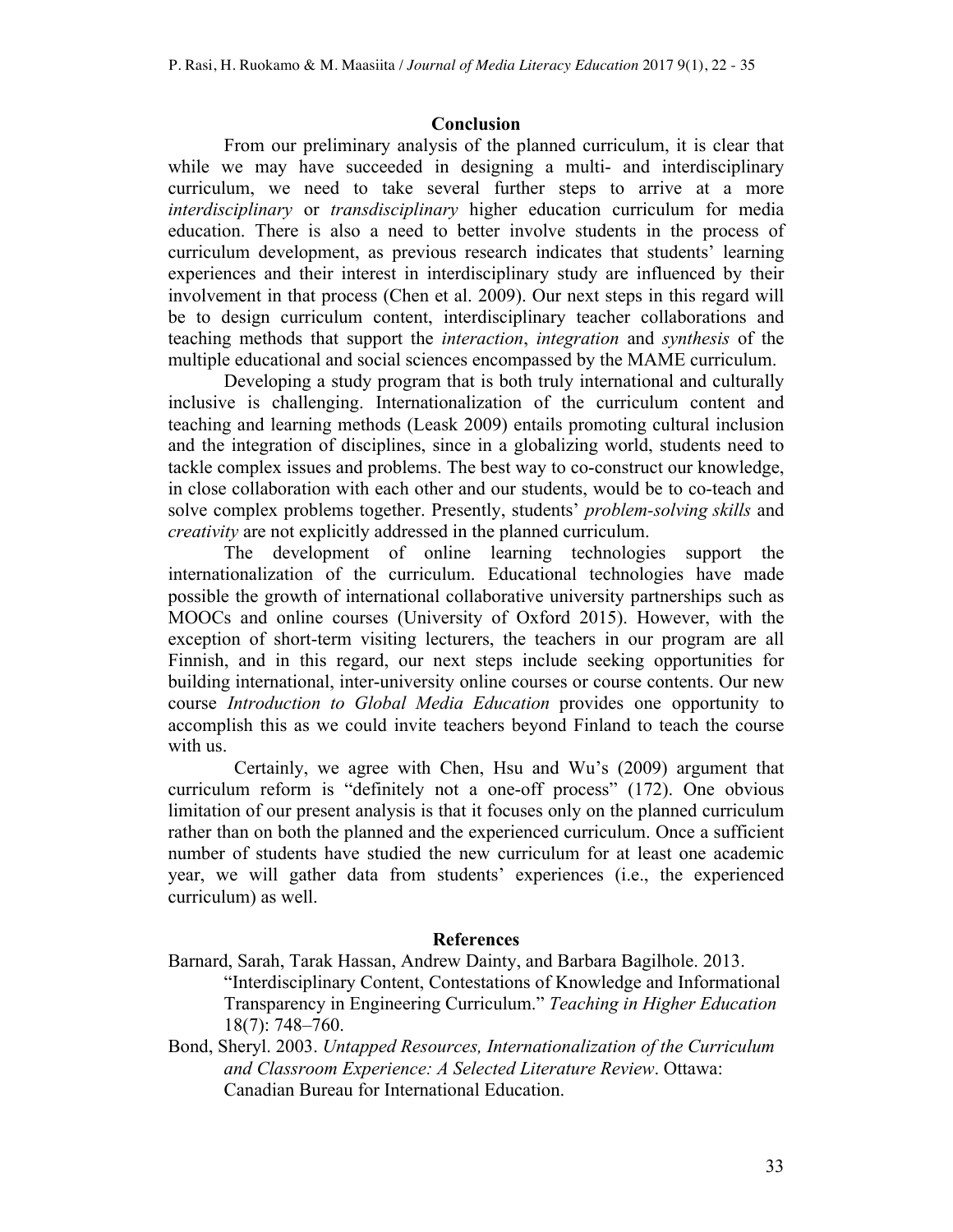- Chen, Sufen, Ian C. Hsu, and Chien-Ming Wu. 2009. "Evaluation of Undergraduate Curriculum Reform for Interdisciplinary Learning." *Teaching in Higher Education* 14(2): 161–173.
- Clifford, Valeria. 2010. "The Internationalised Curriculum. (Dis)locating Students." In *Internationalisation and the Student Voice. Higher Education Perspectives,* edited by Elspeth Jones*,* 169–180*.* New York: Routledge.
- Drake, Susan M., and Rebecca C. Burns. 2004. *Meeting Standards Through Integrated Curriculum*. Alexandria, VA: Association for Supervision and Curriculum Development.
- Guo, Shibao, and Mackie Chase. 2011. "Internationalisation of Higher Education: Integrating International Students into Canadian Academic Environment." *Teaching in Higher Education* 16(3): 305–318.
- Kellner, Douglas. 1998. "Multiple Literacies and Critical Pedagogy in a Multicultural Society." *Educational Theory* 48(1): 103–122.
- Kim, Hye Yeong. 2011. "International Graduate Students' Difficulties: Graduate Classes as a Community of Practices." *Teaching in Higher Education*  16(3): 281–292.
- Kupiainen, Reijo, Sara Sintonen, and Juha Suoranta. 2008. Decades of Finnish Media Education. Publications of the Finnish Association on Media Education. Accessed May 23, 2016. http://www.mediakasvatus.fi/wpcontent/uploads/2014/11/decadesoffinnishmediaeducation.pdf.
- Lapin yliopisto. 2012. *Lapin yliopiston kansainvälisyysohjelma 2013–2016* [University of Lapland Internationalization Program). Accessed May 23, 2016. http://www.ulapland.fi/loader.aspx?id=2603cf12-1880-4122-9a3b-08292624e01c
- Leask, Betty. 2009. "Using Formal and Informal Curricula to Improve Interactions between Home and International Students." *Journal of Studies in International Education* 13(2): 205–221.
- Leask, Betty. 2013. "Internationalizing the Curriculum in the Disciplines**—** Imagining New Possibilities." *Journal of Studies in International Education* 17(2): 103–118.
- Marsh, Colin J. 2009. *Key Concepts for Understanding Curriculum* (4th ed.)*.*  London: Routledge.
- McClure, Joanne W. 2007. "International Graduates' Cross-Cultural Adjustment: Experiences, Coping Strategies, and Suggested Programmatic Responses." *Teaching in Higher Education* 12(2): 199–217.
- Nelson Laird, Thomas F. 2011. "Measuring the Diversity Inclusivity of College Courses." *Research in Higher Education* 52(6): 572–588.
- Nikitina, Svetlana. 2006. "Three Strategies for Interdisciplinary Teaching: Contextualizing, Conceptualizing, and Problem-Centring." *Journal of Curriculum Studies* 38(3): 251–271.
- Partnership for 21st Century Skills. 2007. Framework for 21st Century Learning. Accessed June 23, 2016. http://www.p21.org/our-work/p21-framework
- Pekkala, Leo, Saara Pääjärvi, Lauri Palsa, Saana Korva, and Anu Löfgren. 2013. *Media Education Research in Finland: A Literature Review. A Review of*